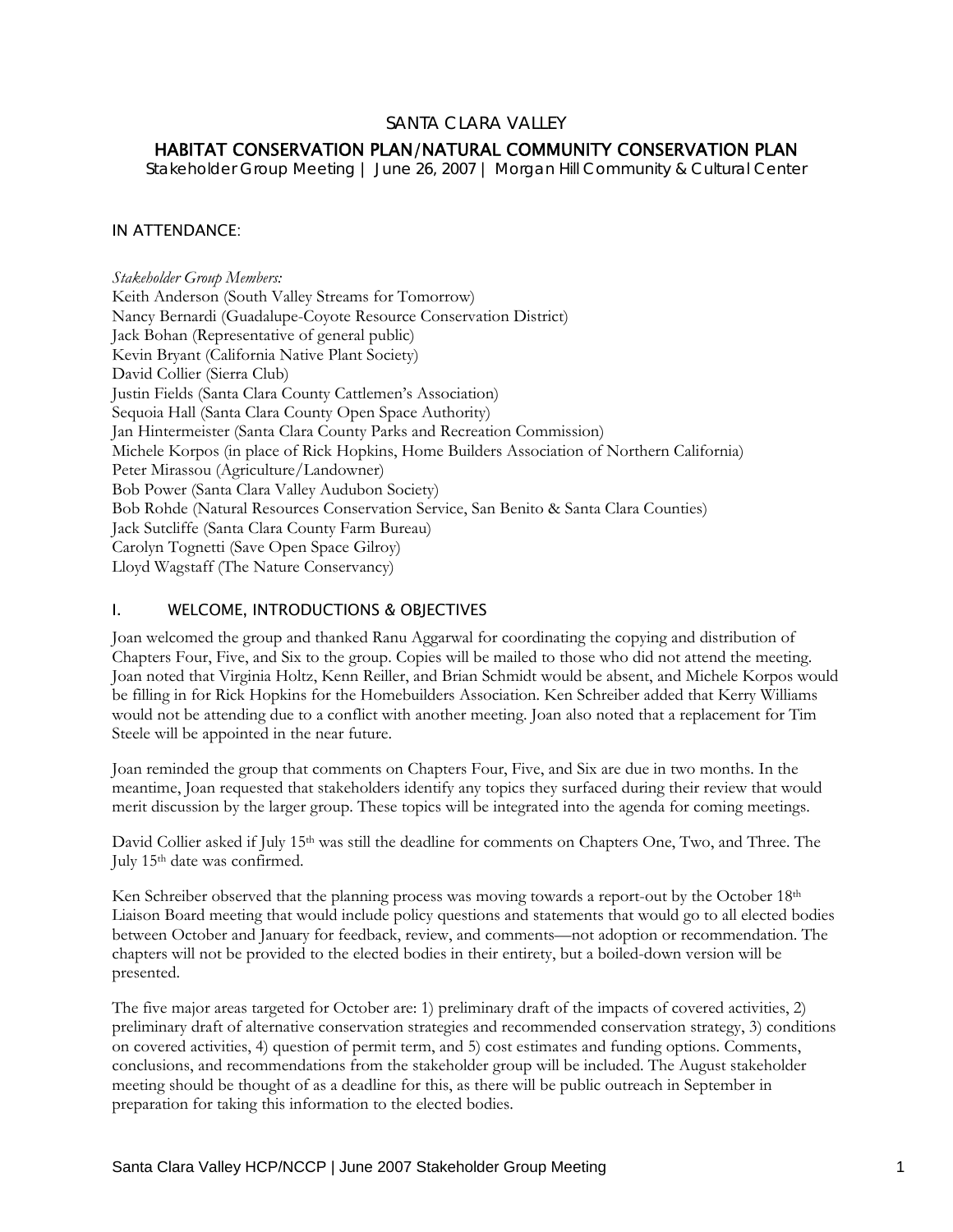Peter asked if the plan was on schedule. Ken said it was, roughly, but that two additional months had been added to provide time to develop a more extensive preferred conservation strategy. He also noted that the schedule for this NCCP/HCP is more ambitious than schedules for any of the plans done to date.

David Collier clarified that a lack of comments on the chapters today will not necessarily mean that stakeholders have nothing to say on the chapter. There will be many future opportunities to comment, and today's presentation is largely to introduce the chapters and their main points.

#### II. PRELIMINARY DRAFT ALTERNATIVE CONSERVATION STRATEGIES (CHAPTER FIVE)

Lloyd asked if the goal of section 5.3 was to define a geographical conservation area and then cross-check it to ensure that it is meeting all goals. Yes; sometimes protecting a natural community will also protect specific species, but sometimes additional policies or lands are needed to meet both sets of goals.

The first section of Chapter Five is especially critical to focus on to ensure that stakeholders understand where the conservation strategy came from. Stakeholders may also find it helpful to have the biological goals and objectives tables in front of them as they read.

Sequoia asked if the existing maps of open space would be updated. Yes, these will be periodically updated as the plan is developed. Troy Rahmig invited members to bring any additional changes to the attention of Jones & Stokes since this is a moving target.

Keith asked if these sections included a discussion of the probability of achieving a goal. No, not specifically, but some of this is integrated into the goal itself—for instance, for a specific land type, there may be limited available lands to target. There will also be details on what happens if a goal is not achieved. If lands are not available, other areas may be enhanced instead.

Nancy noted that stakeholders want very concrete information on how lands and habitat would be protected—not an idealistic goal for conservation, but clear, detailed information on how land would be preserved. Troy reminded the group that the plan would need to continually stay ahead of impact, within a ten percent margin, so there is a check on this.

One guest noted that different types of riverine habitat had different roles—some are passage habitat, others are rearing habitat, etc. So there should be a check to ensure that a balance of habitat is protected—not just any riverine or riparian habitat. Joan noted that issues like this could be discussed more extensively at the July meeting.

Sequoia asked how the 10 percent margin permitted between rate of development and rate of acquiring preserves and protections was measured. Depending on the agency, it's either natural communities or species—so effectively, it's both. Approximately eight goals drive the conservation strategy because they're a combination of difficult to achieve and have especially widespread importance.

Keith asked if there had been conversations with the landowners. There are ongoing conversations with the Santa Clara County Department of Parks and Recreation, which owns a lot of land that is well-suited for reserves.

Sequoia noted that Santa Clara County Open Space Authority has an existing classification system (which County Parks doesn't have) that segregates land to allow for public use and trails on some properties. It's clear that public access will be important for land acquired.

David Collier asked whether existing protected land included in the reserve system would necessarily be counted as mitigation for impact. This is correct—currently protected land does not count towards mitigation. Its inclusion in the reserve system is primarily to allow for habitat enhancement through additional management.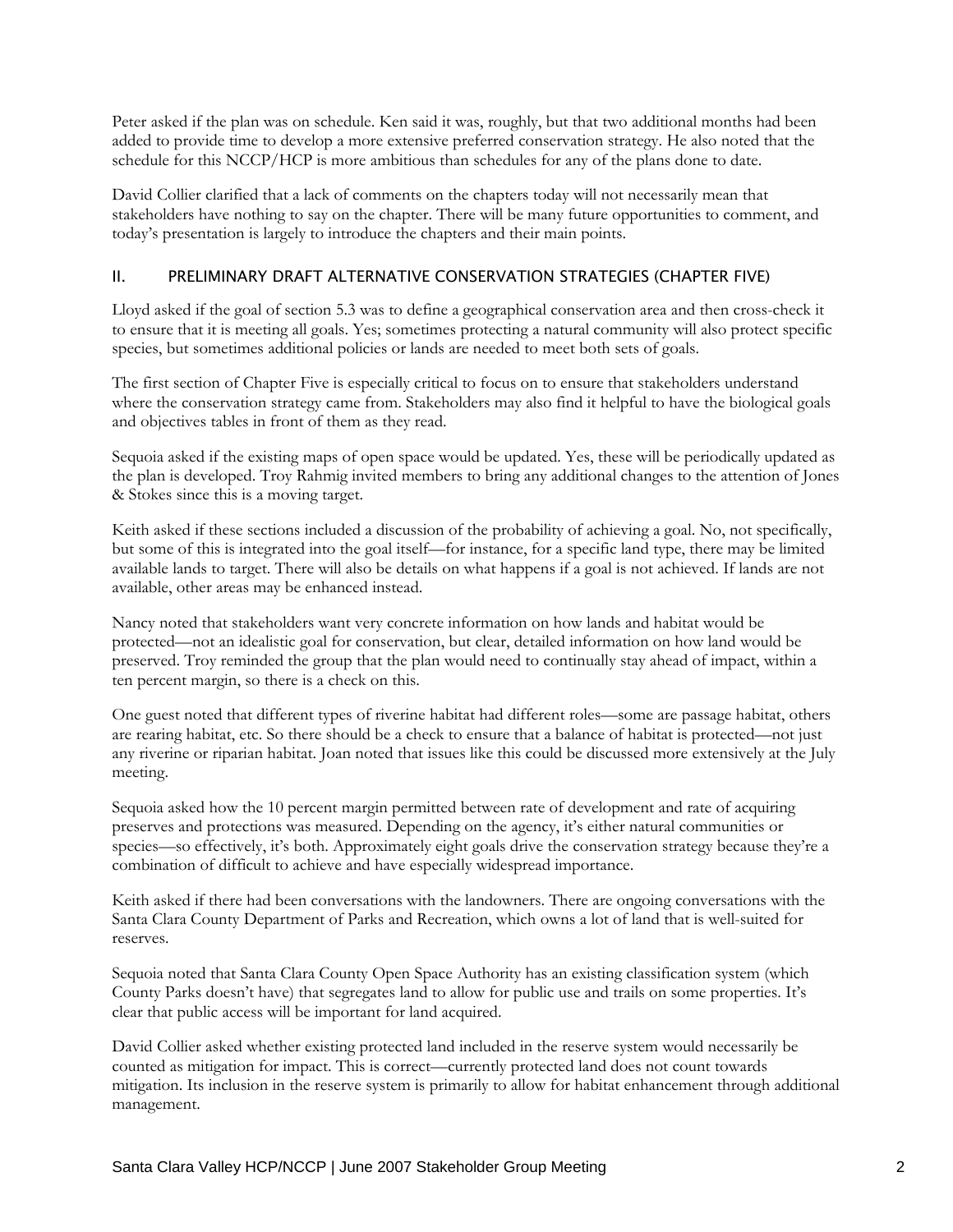David Collier asked about the ability to maintain landscape goals. Troy agreed that this is also a factor landscape-level linkages are important.

Troy presented different options for strategy alternatives. Ken Schreiber noted that Alternative C may have crossed the line from a financing perspective, but this study is important since it's not really an either-or scenario. Jan asked what the rational was for developing an infeasible alternative. Ken noted that the comparison is important regardless of cost. The various alternatives also help to identify how lands already protected can be better enhanced.

Carolyn asked whether the group should be getting a handle on the alternatives over the next two months. Yes, although a mish-mash of alternatives is equally acceptable, and it's important to know why stakeholders like a particular alternative.

Jan asked about acquiring lands versus enhancing existing properties. He suggested that it might be useful to have someone with experience managing such lands come and speak to the group to help the group understand this.

#### III. PRELIMINARY DRAFT IMPACTS OF COVERED ACTIVITIES (CHAPTER FOUR)

Troy noted that rural residential was originally separate, but since it was rolled into other things in Chapter Two, it is in Chapter Four as well to maintain consistency.

David Collier asked about cumulative impacts versus typical impacts. Troy replied that we need to consider general impact—Coyote Valley development, for instance—in how and where we preserve land to ensure that preservation efforts are not compromised by future changes.

Nancy asked about specific corridors and how priorities for acquisition were established. This is a great topic for future meetings.

Keith asked whether all participating agencies were satisfied with the existing conservation strategies. Ken noted that so far they seem to be, but it's a continuing conversation.

Lloyd asked about the San Luis Low Point project and whether it's covered or not. This will be checked.

Carolyn asked about page 4-19 and why projects were included or not included. Troy noted that many projects were brought to the table by the cities themselves.

David Collier wondered whether work permitted before the plan should really be excluded, since it might take place during the plan period. Perhaps work completed before the plan should be exempted, but not work permitted.

#### IV. PRELIMINARY DRAFT CONDITIONS ON COVERED ACTIVITIES (CHAPTER SIX)

David asked what had happened to the no-take species. They are still there, and are discussed in Chapter Six. There is more discussion of plants only because they are trickier—if they're not there one year, they may still be present in an area, for instance.

David Collier asked why there wasn't a section on ways to minimize impacts to landscapes. Troy noted that these things would likely be considered at the species or natural communities level, but perhaps it makes sense to add this section as well.

Members asked how agenda development for the July meeting would proceed, given that the agenda will need to be done well in advance of the meeting and stakeholders may not have reviewed all chapters by then. Joan noted that she could organize thoughts by topic and build the agenda off of that, leaving space for additional ideas. Topics suggested by the group include: acquisition versus enhancement, riverine habitat, and talking